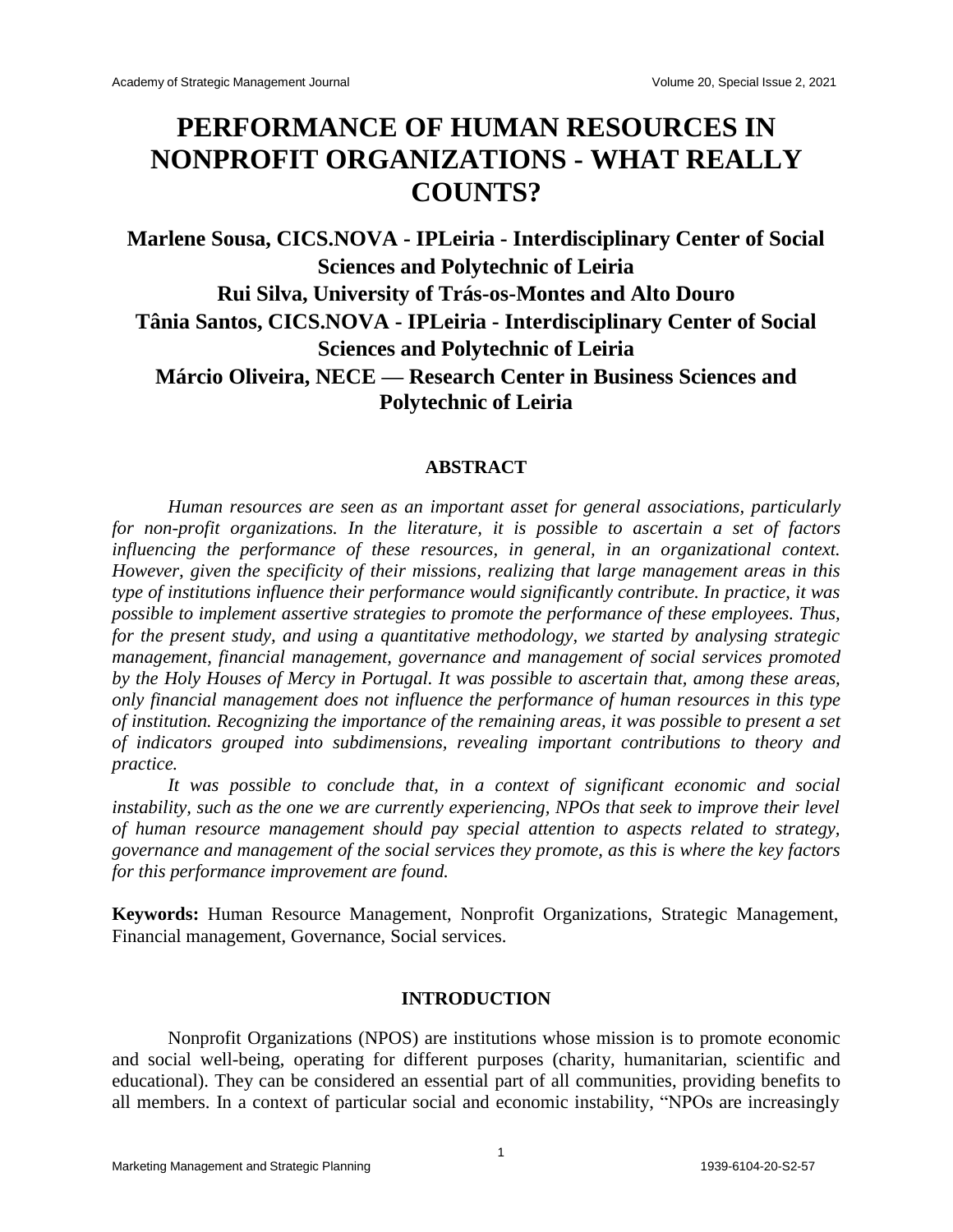challenged to provide social responses, according to their missions, since public and private sectors are unable to act as diligently as desired by society. In this context, studies that allow us to understand these organizations 'performance and dynamics become relevant'' (Oliveira et al., 2021, p. 15). However, for a long time, the NPOS did not attach great importance to the dimension of management in the pursuit of their mission and the values under which they are governed (Hudson, 2017). However, with the changing needs resulting from the dynamic context in which we have lived in recent years, these organizations began to realize the relevance of this dimension in their daily lives since it became necessary for them to develop activities that make them sustainable and stable (Coelho et al., 2016; Wellens & Jegers, 2014).

In this context, human resources and their effective management are increasingly important for the excellent performance of the NPOS. Despite the weight that the NPOS have in the economy, many procedures in terms of human resource management are unknown to most professionals in the sector, and there are few studies on the subject (Bernardino & Santos, 2019). Therefore, it is important to deepen the studies on the management of people in this type of organizations.

This research aims to increase knowledge about human resources management in NPOS, particularly in Holy Houses of Mercy, to understand which organizational factors can effectively contribute to their management. It is important to understand how variables such as strategic management, financial management, governance, and social services provided by these organizations influence how human resources are managed.

Considering our object of study, it should be noted that Holy Houses of Mercy are institutions that emerged in Portugal and Spain at the end of the 15th century, continuing to be relevant and to be present throughout the national territory, in the various decolonized countries of the old Portuguese Empire, and in other territories that were influenced by Portuguese emigration, still playing an important role in social assistance to citizens (Macias Ruano, Pires Manso, by Pablo Valenciano & Marruecos Rum, 2020).

# **LITERATURE REVIEW**

The importance of human resource management in organizations has been studied over time. In recent years, the theme has taken on a strategic role in order to promote organizational effectiveness and ensure the growth and competitiveness of organizations, enabling the maintenance and/or development of their competitive advantages (Acosta-Prado et al., 2020). Since human resources are considered an important asset for organizations, they are particularly relevant for NPOS. These are typically labour-intensive organizations, where human resources play a determining role and are seen as a source of competitive advantage (Bernardino & Santos, 2019).

Some NPOS depend on the work of their workers, as well as on the services and commitment of the volunteers who collaborate with them, the talent and skills of these two types of employees being essential for the NPOS to be able to fulfil their mission (Gazzola & Amelio, 2015). Thus, and as in other organizations, also in the NPOS, the people who work in them are fundamental for achieving the proposed objectives. The strategic management of human resources, combined with motivation, leadership, and communication, is the basis for the effective use of human potential, becoming a source of success and efficiency in any organization (Kicová, 2020).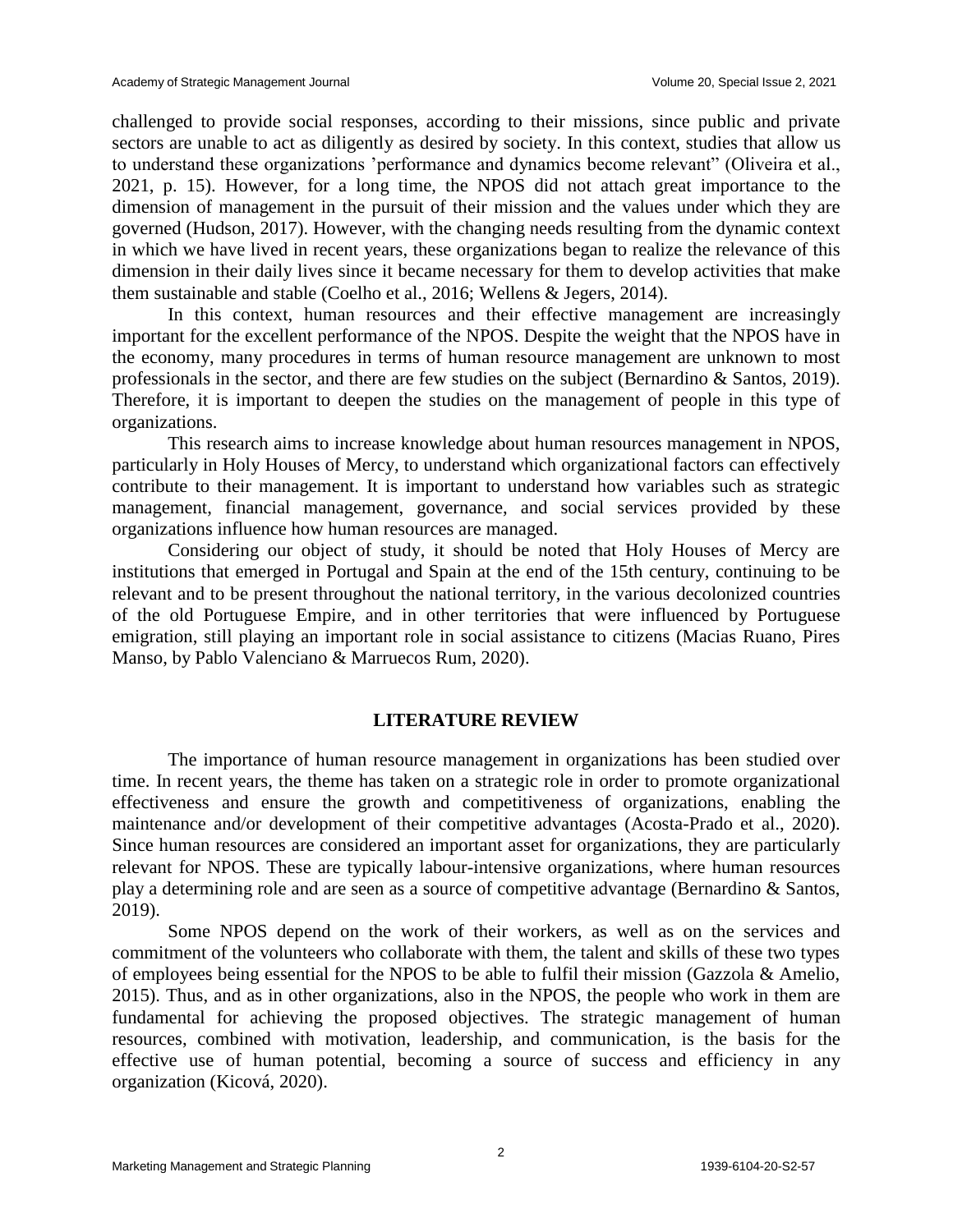Therefore, the NPOS must develop effective management of human resources to equip themselves with an appropriate team of employees to fulfil their social mission and face society's challenges (Parente, 2010). Considering the various aspects of human resources and their heterogeneity within the NPOS, it is essential to analyse the subject carefully. It is important to understand what factors can contribute to the way they are managed.

# **Strategic and Financial Management, Governance and Social Services: Its Interactions With Human Resource Management in The NPOS**

Several authors argue that organizations' strategies must be aligned with their human resources practices so that human resources are a source of competitive advantage (Boselie & Paauwe, 2005).

Meyer  $\&$  Xin (2018) consider that multinational companies will only achieve their ambitious strategic objectives if they can attract, retain and develop highly qualified people to implement their strategies, considering that human resources are the key element to ensure that strategies are successful. For Boselie & Paauwe (2005), the objectives and the organizational strategy influence the human resources management practices, impacting organizational performance. If the relationship between strategic management and human resource management is vital in companies, it becomes central to NPOS since, in these organizations, human resources assume very particular characteristics (Kicová, 2020).

Liao & Huang (2016) state that understanding the vision and strategy will help NPOS improve its performance. Maintaining an excellent vision has a positive effect on the construction of the strategy and how they carry out their activity.

In this sense, these organizations must acquire, develop and maintain their human resources with the necessary skills to develop their organizational strategy (Bloom & Smith, 2010).

The study by Oliveira, et al.,  $(2021, p. 13)$  demonstrates that "there is a powerful influence of the strategic formulations, the strategic choices, the implementation of strategies, the identification of externalities, the measurement of externalities and the disclosure of externalities on the performance of all HRM components", Thus showing that strategic management influences the human resources policy of NPOS.

The financial sustainability of NPOS is a relatively recent research topic. For these organizations, this is a great challenge. It is necessary to adapt this sustainability to management models that do not forget the nature of promoting social well-being, which is fundamental for the region's sustainable development where each social organization is inserted (Santos & Soeiro De Carvalho, 2018). In order for these organizations to be sustainable, human resources must be qualified and have extensive knowledge in the management of funds and funded projects and the preparation of funding applications, leading us to consider that the type of financial management required in these organizations influence the way human resources are managed (Santos & Soeiro De Carvalho, 2018).

Some studies (Bryce, 2017; MRC Santos, Laureano & Machado, 2014) show that the performance of NPOS depends on the efficient management of its financial resources, with limitations in services provided by these organizations when they are in situations of financial fragility. The management of the people who are part of these organizations should also be affected in these situations.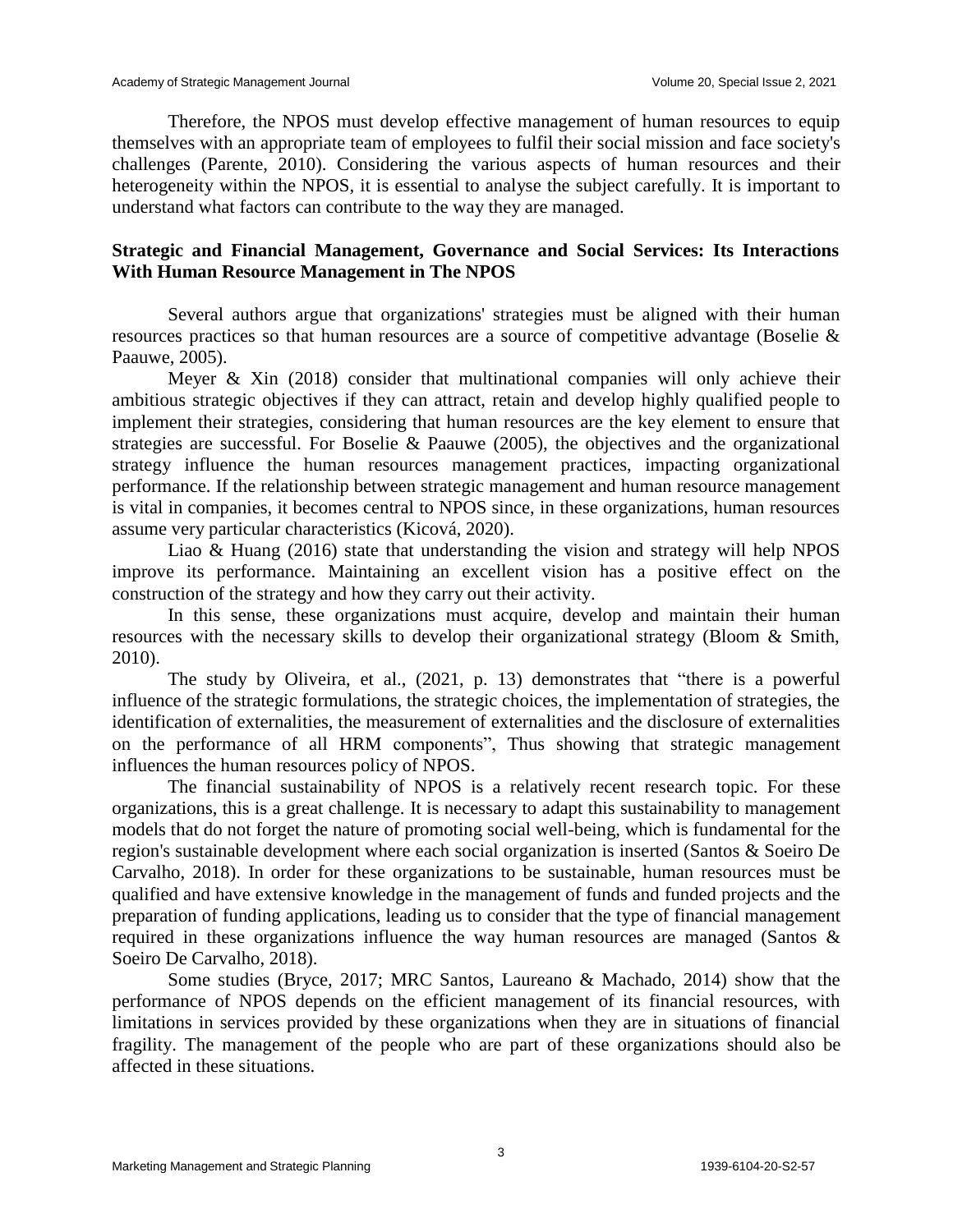Knowing that in the NPOS the human resources assume particular characteristics, it is considered that the financial resources must be combined in the best possible way so that there is no extreme dependence on external sources of funding and so that the management of the people who constitute these organizations is done effectively (Kicová, 2020).

Human resources are fundamental to corporate governance, and it is impossible to achieve corporate principles without the contributions of human capital. Thus, Oyewunmi, et al., (2017) argue that human resources management policies should be integrated into the organizations' corporate strategies and the governance principles adopted since the organizational objectives, and human resources management practices are mutually reinforcing.

The effectiveness of NPOS governance relates to organizational structures and the processes and tasks that allow the organization to function effectively (Cornforth, 2012; Zollo, Laudano, Boccardi & Ciappei, 2019). For Garcia (2016), the NPOS should invest in governance practices that allow them to guarantee sustainability and achieve their goals, managing to face the challenges they face in their daily lives.

Some authors (Bukhari, Jabeen & Jadoon, 2014; Cabral De Ávila & Bertero, 2016) consider that the NPOS should adopt governance practices adapted to characteristics of each organization, namely its mission, vision, principles and stakeholders. Oliveira, et al., (2021, p. 15) refer that "NPOs, which seek to improve their performance in terms of governance, should pay particular attention to the aspects that have an impact on their strategy and their human resources, so that neglecting these variables, as an important part of the management, would bring additional difficulties in fulfilling their social missions."

Akinlade & Shalack (2017) consider that NPOSs that invest in human resources practices and align them with their mission, objectives, and governance principles can increase the motivation and maintenance of their volunteers. Also, Saltaji (2013) considers that corporate governance can be implemented in human resources through codes of ethics and social responsibility. Zollo, et al., (2019) consider that stakeholder participation in NPOS is influenced by governance practices and the ability that managers of these organizations have to make decisions according to the expectations and needs of these stakeholders (for example, people who collaborate in these organizations).

The type of social services provided by the NPOS requires that the people who constitute them have specific skills, knowledge, contacts and competencies, so that the management of the people of these organizations has to be adjusted to the context in which they operate (Akingbola, 2015; Bernardino & Santos, 2019). In this way, the activities of the organizations themselves will influence how the management of the people who constitute them is carried out.

#### **HYPOTHESES**

- *H1 Strategy (STR) of non-profit organizations influences Human Resources Management (HRM).*
- *H2 The Financial Management (FIN) of non-profit organizations influences human resources management (HRM).*
- *H3 Governance Practices (GOV) of non-profit organizations influence human resources management (HRM).*
- *H4 Social Services Practices (SOC) influences Human Resources Management (HRM).*

# **METHODOLOGY**

In order to achieve the objective proposed in this article, an exploratory, quantitative research using a questionnaire survey instrument to understand and analyse the influence of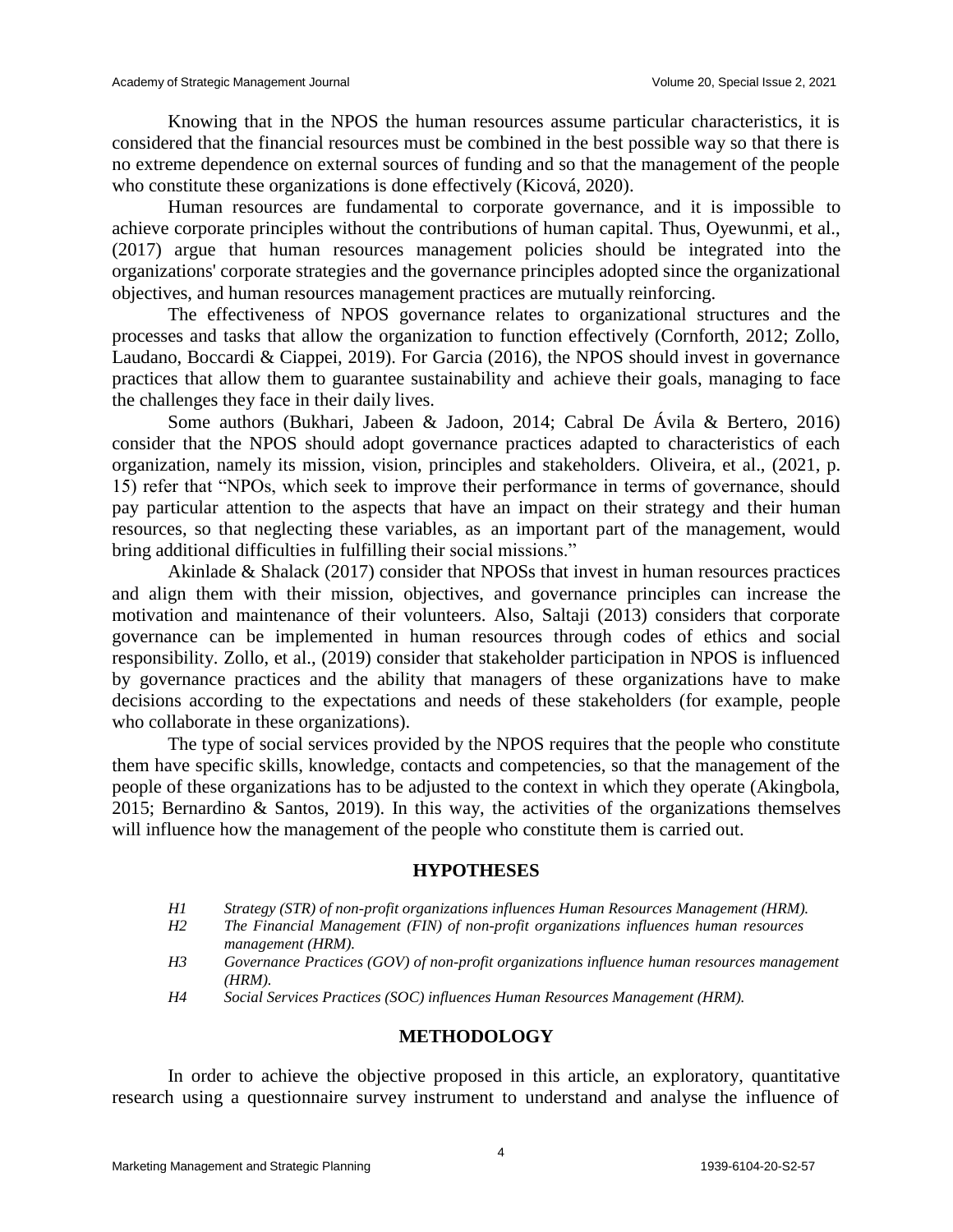Social Responses (SOC), Governance Practices (GOV), Strategy (STR) and Financial Management (FIN) can influence the Human Resources Management (HRM) of Non-Profit Organizations. The instrument survey consisted of 45 items, distributed into five dimensions, corresponding 10 variables to Social Responses, 15 to Governance Practices, 6 to Strategy, 8 to Financial Management and 6 to Human Resources Management.

We analysed 242 Holy Houses of Mercy, which corresponds to 62.5% of the universe of 387 Holy Houses of Mercy currently in Portugal's operation.

The data were collected in person, between November 2018 and December 2019, through the application of questionnaires, within the scope of audits carried out through the program "Misericórdias - Gestão Sustentável" of the Union of Portuguese Mercies. For this purpose, managers, technicians and workers from these institutions were surveyed. The data were collected through a questionnaire survey and allowed an investigation of a quantitative nature by estimating a structural model using the SPSS/SEM-AMOS 27 data analysis technique.

# **RESULTS**

To measure the reliability of the proposed measurement model, we use Cronbach's alpha (α) indicators to demonstrate that the tests and scales that have been constructed or adopted are relevant to explain the research findings (Taber, 2018). The reliability of an item explains how well an indicator correlates with the others, that is, indicators that explain the same variable should correlate strongly among themselves, and the acceptable value should be greater than 0.7 (Chin, 1998; Hair Jr, Black, Babin, Anderson & Tatham, 2010). We calculated the Composite Reliability (CR) and Average Variance Extracted (AVE) to assess discriminant validity. The Composite Reliability (CR) explains the set of indicators correlates with the variable, being established acceptable values above or equal to 0.7 (Byrne, 2010). The AVE explains to what extent the indicators converge to their respective variables and not to others. It is a measure that differentiates the set of indicators concerning the others and must have a value equal to or greater than 0.5. It must value the indicators that differentiate it from the other variables with loadings below 0.5 (Leguina, 2015). Discriminant validity explains the degree to which variables are independent of each other and is calculated by comparing the value of the AVE's square root with the correlations between variables. It is expected that the value of the roots is greater than the correlations, attesting to the distinction between variables. It must be noted that the values of Composite Reliability (CR), Average Variance Extracted (AVE), and Cronbach's Alpha (α) presented were obtained with all items of the survey because all had a factorial load above 0.5.

To obtain the results of each variable's independence, we calculate the discriminant variable to assess whether each construct is different from the others. The calculation is made from the AVE's square root, and it is expected that the values of this AVE root are more significant than the correlations between the variables below them.

The result of the end of the discriminant variance was as expected. All the values below the AVE were lower. Thus, it can be seen that the model under study is reliable and valid.

#### **ANALYSIS AND DISCUSSION OF RESULTS**

Analyzing the influence of the STR, FIN, GOV and SOC dimensions on HRM, we find that three of the four dimensions have a substantial impact on the HRM performance of the institutions under study. STR, GOV and SOC have a decisive influence on HRM performance,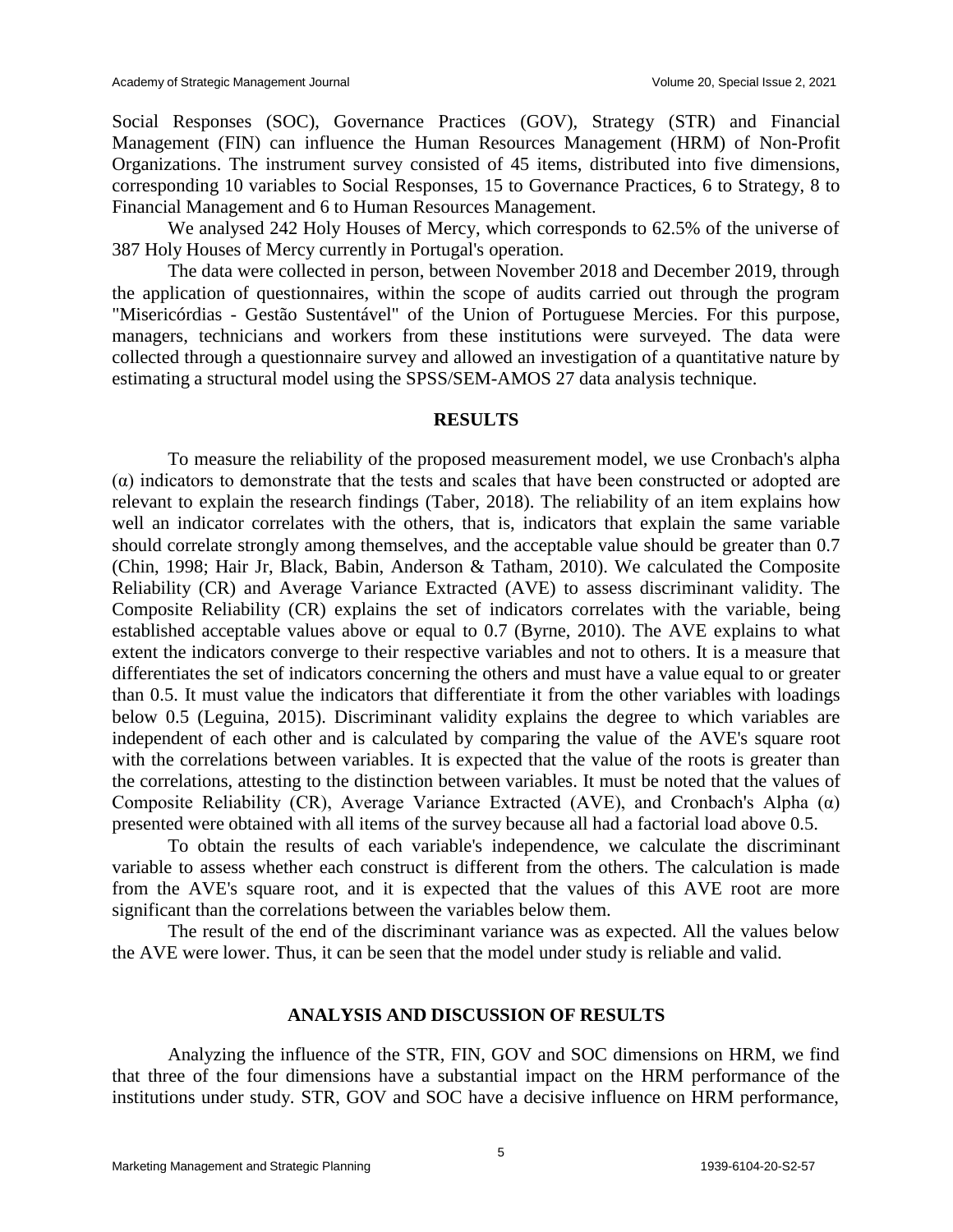which confirms H1, H3 and H4. On the other hand, it was possible to verify that there is not a sufficiently strong influence of FIN on the HRM performance.

In this way, we move, first of all, to the analysis of the confirmation of H1. In the present study, we advanced with the assumption that there would be an influence of STR on HRM. It was possible to verify that all the sub-dimensions that make up the STR (formulation of strategies, strategic choices, implementation of strategies, identification of externalities, measurement of externalities and disclosure of externalities) have statistical relevance to HRM's performance.

This is equivalent to saying that for a good performance at the HRM level, NPOs must clearly define their current strengths and weaknesses, threats and opportunities, in an exercise corresponding to a SWOT analysis (Strengths, Opportunities, Weaknesses and Threats), presenting a proactive attitude about the use of forces to combat threats and to take advantage of opportunities to combat weaknesses.

Concerning strategic choices, the second sub-dimension of the STR under analysis, it was possible to identify another set of relevant indicators for this influence on the HRM of these institutions. These indicators focus on the regularity of analysis that the management of these institutions does on performance, intending to assess the effectiveness of the strategies, on the regularity of the analysis of the management of the needs and/or capacities of the agents involved and, on the ability, to define management's actions, intending to improve its performance.

The third sub-dimension of STR with influence on HRM contemplates a set of indicators related to implementing strategic choices, previously formulated and chosen. This third subdimension includes a set of indicators that include the transparent programming of activities and accountability, the distribution of resources and the definition of priorities for employees.

The fourth sub-dimension that makes up the STR with influence on the HRM is identifying externalities on the part of the target institutions of the study. Within this subdimension, we can find indicators that go through the attention given to users so that they are heard in the process of developing the entity's mission, as key elements for the recognition of the creation of value, for the ability to identify sufficiently the externalities that the institution generates for the community, and for the entity's constant concern with the improvement of the critical processes that effectively create value for its beneficiaries (current and potential).

A fifth sub-dimension of STR with influence on HRM points to the measurement of externalities. For this, the institution must be able to check the degree of satisfaction of the agents with which it relates, namely, family members, other reference groups of users and employees of the entity, to carry out studies that allow it to quantify the value generated in the community (positive externalities), thus measuring the externalities it generates for the community.

Finally, the present study also found the last sub-dimension through which STR influences HRM and focuses on disclosing externalities. This is equivalent to saying that HRMs benefit from the capacity of institutions, at the level of their STR, to be able to perceive the value of the positive externalities that sponsors and/or potential funders can generate, of being aware of the importance that the community attaches to the value created by entities, the capacity of understanding that the institutions may have regarding the relevance that the community attributes to the fulfilment of its mission and, finally, the perception of the importance with which the disclosure of the action of these entities, with the community, is as a way of bringing added value to the community as a whole.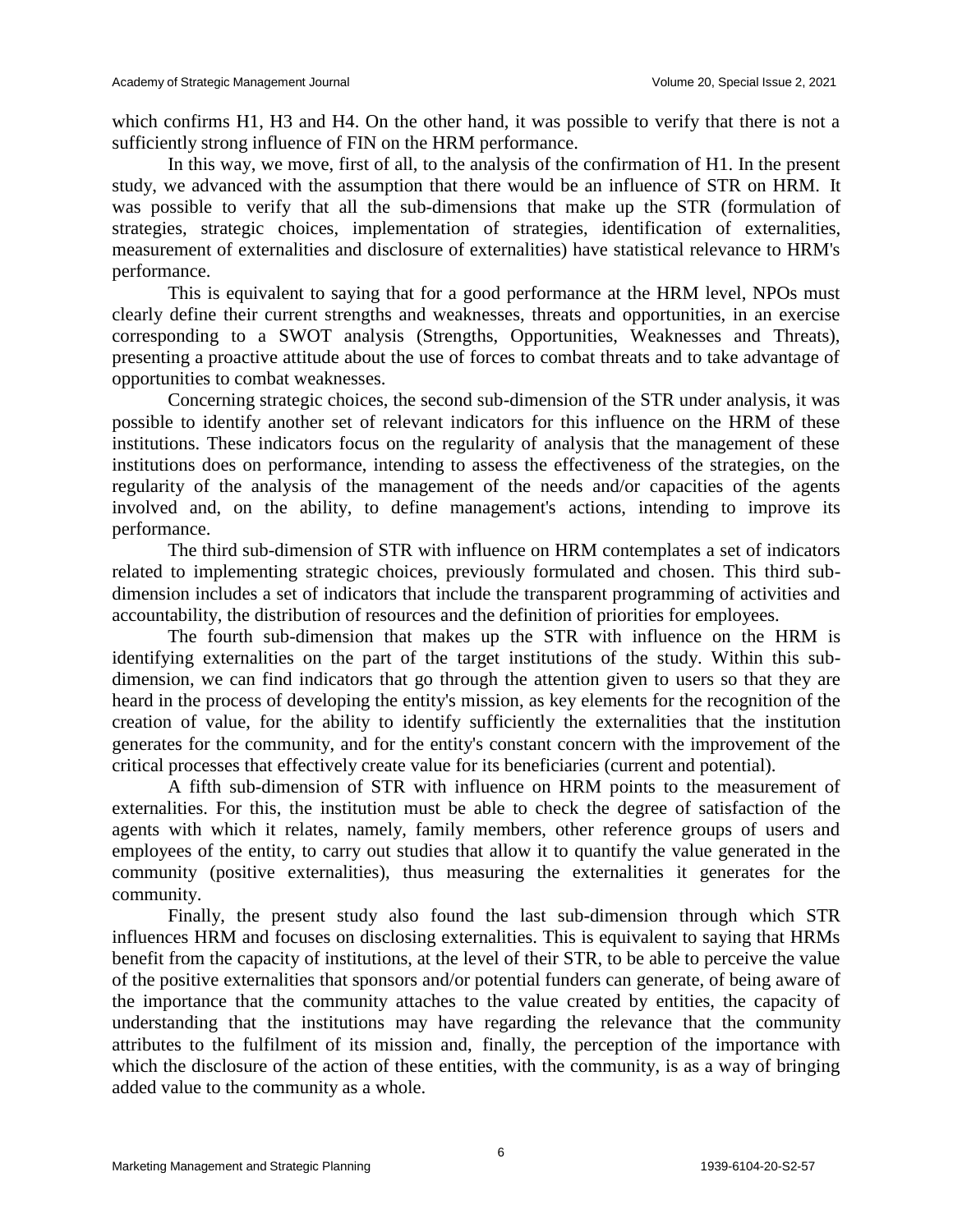After analyzing the results that allow us to confirm H1, we focus our attention on the results related to H2 validation. We move forward with the assumption that there would be an influence of FIN on HRM. It was possible to verify that this relation does not exist. The five subdimensions of FIN under study (knowledge of costs and revenues; financial practices; effectiveness of financial instruments; budget and budget effectiveness) do not have statistical relevance in HRM's performance. Thus, we can say that H2 is not confirmed in the present study and that the financial aspects of the institutions under study do not influence HRM's good performance.

After analyzing the results that allow us to confirm H1 and reject H2, we focus our attention on the results related to the validation of H3. This third hypothesis points to the existence of a strong impact of GOV on HRM, which is confirmed through the prevalence of 8 subdimensions under study. It is essential to mention that a first sub-dimension of the GOV that influences the HRM's performance focuses on the understanding of the user's family reality, namely, on the capacity that these institutions have in understanding and anticipating the users' needs, in the assessment they added value and the importance that its mission and activities cause in the users' lives.

The second sub-dimension of the GOV considered for the same purpose, focuses on the internal practices of these institutions, aimed at their employees, namely, at the level of existence a formal system for monitoring the behaviour of their employees and strategies to encourage ethical behaviour and transparent with the agents with whom they relate. Indicators of these internal practices are also the existence of selection methods and evaluation based on the competencies required for the exercise of functions.

This is followed by the sub-dimension regarding GOV practices towards the community, reflecting on HRM's performance. This sub-dimension is composed of indicators that make it possible to ascertain. The entity has ways to stimulate the sustainable social development of the community in which it operates and is concerned with promoting transparent economic and financial reporting processes.

Another sub-dimension of GOV that, in the same sense, affects the performance of HRM focuses on the intervention processes of these institutions. This sub-dimension corresponds to the institution's relations with the various external agents and whether transparent principles guide these relations. Also relevant are the initiatives that the institution promotes and aims to promote equal opportunities, promote social responsibility, and implement auditing practices by external bodies.

Ideas until its implementation are contemplating a set of indicators that point towards the sub-dimension quality and innovation. This is another area relevant to the performance of HRM, which was possible to identify in the present study.

Another determining dimension for the performance of HRM is the existence of documentary support that guides the relationship between the management of the institutions and the valences or social services that are made available to users. For this purpose, indicators were found that focus on implementing procedure and action manuals on critical processes, concerning the valences that are implemented, or if they do not exist, if they are in the process of preparation.

The last two sub-dimensions of GOV that influence HRM's performance focus on communication with the community and the instruments and practices considered for that purpose. Thus, for communication with the community, it is important to understand whether the entity promotes an "open door" to the community, whether the entity is well accepted in the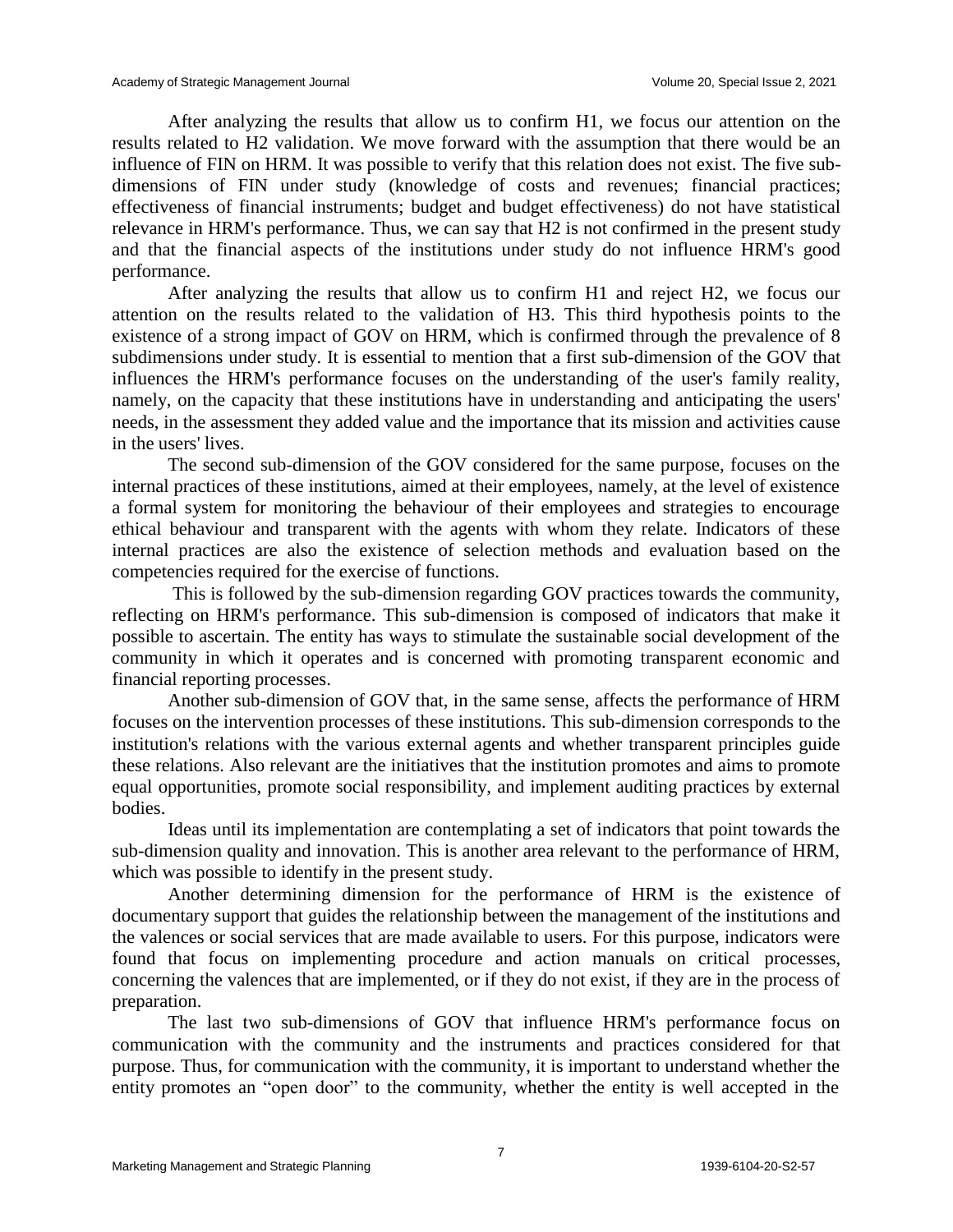community in which it operates, whether the entity organizes events open to the community (seminars, lectures, exhibitions, etc.), and whether the entity is proactive in participating in events held by other organizations in the community.

Since all these indicators, grouped by subdimensions, proved to be significant for the performance of the GOV, it is possible to confirm H3 in the present study.

Finally, the research model defined for the present study was based on the fourth area of influence (SOC) on HRM performance. This is equivalent to saying that the social services provided by the institutions under study can influence the performance of the HRM, which was evidenced by the investigation of nine SOC sub-sections with a substantial impact on the HRM. These findings allow us to confirm H4.

Analyzing the installations and equipment in the first place, it is possible to perceive the indicators that influence HRM performance based on the existence of a good state of conservation of the installations, cleaning and tidiness, and the existence of good accessibility and functionality of the installations. These indicators reveal a strong relationship with the performance of HRM for each valence studied.

After placing the attention on the specificities of the administrative management of human resources related to these institutions' valences or social services, it is possible to perceive three other sub-dimensions of the SOC that substantially impact the performance of HRM. These subdimensions, which include indicators such as whether the technical and non-technical staff of the valence/social response, is sufficient for the full development of the mission, whether there is a "professional" process for hiring technical and non-technical staff.

The last three subdimensions of SOC with a strong influence on the performance of HRM, are those that refer us to the relationships with the target audience of the valences or social services provided by these institutions.

In summary, the present study results reinforce the contributions of previous studies within the scope of the NPOs, except the relationship between FIN and HRM, which is not verified in the present study. This corresponds to saying that H1, H3 and H4 are confirmed. H2 is not confirmed.

# **CONCLUSIONS, LIMITATIONS AND FUTURE RESEARCH**

In the current context of social and economic instability, where the consequences of the pandemic crisis COVID-19 lead us to organizational scenarios characterized by unpredictability, non-profit associations are increasingly challenged to provide social responses, according to their missions, once that the public and private sectors do not seek to act with the diligence desired by society. In this context, the performance of human resources in these associations is increasingly determinant and, in this sense, the present study aimed to ascertain how different perspectives of the management of associations, such as strategic management, financial management, governance and management of the social services of the institutions under study, can affect human resources.

Thus, a set of indicators grouped by subdimensions does not characterize each of the dimensions under analysis with the influence on human resources and determinants. Among the dimensions under study, only the financial aspects do not directly influence human resources' performance. Strategy, governance and social services have a decisive influence on the performance of formulated human resources. In terms of human resources, they should pay special attention to the dimensions of their strategic management, how they exercise their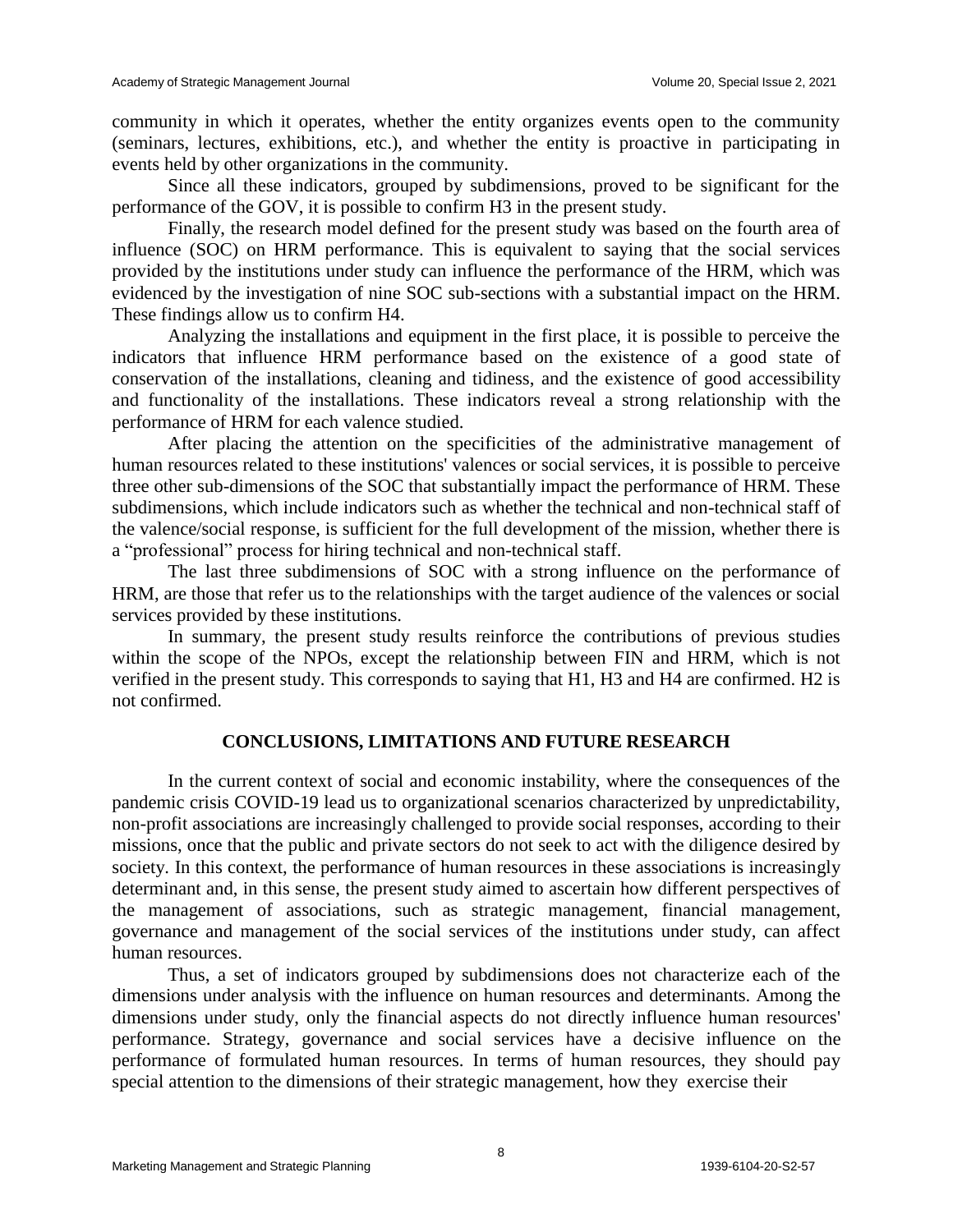governance, and the management they make of social services, since neglecting these variables would bring additional difficulties to managing their human resources.

This study focuses on a type of NPO, so the traditional limitations of this type of study apply, such as the possibility of generalizing the results to other types of associations or sectors of activity. It is important to emphasize the need and provide complementary studies that could confirm some of the main activities this study conducted. The determination of the influence of the variables under study on human resources in these associations does not invalidate that there are no other dimensions of management that may also be relevant.

The more in-depth this study, the closer to the scientific community there is to point out a performance matrix to be implemented, in practice, by these non-profit organizations. The collection, treatment and analysis of data occurred in a context before and during the pandemic COVID-19 crisis. Suppose this fact serves as a motivation to propel this study, without at the same time. In that case, it presents itself as a limitation since the organizational reality that can be verified in the final crisis can be radically different.

Finally, this type of study must be extended to other associations in the nonprofit sector, such as cooperatives, mutual societies, charities and local development.

#### **ACKNOWLEDGMENTS**

The authors gratefully acknowledge the Polytechnic of Leiria (School of Education and Social Sciences), NECE—Research Center in Business Sciences, University of Beira Interior, CICS.NOVA.IPLeiria—Interdisciplinary Centre of Social Sciences, University of Trás-os-Montes and Alto Douro and CETRAD (Centre for Transdisciplinary Development).

#### **REFERENCES**

- Acosta-Prado, J.C., López-Montoya, O.H., Sanchís-Pedregosa, C., & Zárate-Torres, R.A. (2020). Human resource management and innovative performance in non-profit hospitals: The mediating effect of organizational culture. *Frontiers in Psychology*, *11*, 1422.
- Akingbola, K. (2015). *Managing human resources for nonprofits*. Routledge.
- Akinlade, D., & Shalack, R. (2017). Strategic human resource management in nonprofit organizations: A case for mission-driven human resource practices. *Global Journal of Management and Marketing*, *1*(1), 121–146.
- Bernardino, S., & Santos, J.F. (2019). Human resource management practices in social organizations in Portugal: An exploratory study. Public Administration and Social Management.
- Bloom, P.N., & Smith, B.R. (2010). Identifying the drivers of social entrepreneurial impact: Theoretical development and an exploratory empirical test of SCALERS. *Journal of Social Entrepreneurship*, *1*(1), 126–145.
- Boselie, P., & Paauwe, J. (2005). Human resource function competencies in European companies. *Personnel Review*.
- Bryce, H.J. (2017). *Financial and strategic management for nonprofit organizations*. Walter de Gruyter GmbH & Co KG.
- Bukhari, I.S., Jabeen, N., & Jadoon, Z.I. (2014). Governance of third sector organizations in Pakistan: The role of advisory board. *South Asian Studies*, *29*(2), 579–592.
- Byrne, B.M. (2010). Structural equation modeling with AMOS: Basic concepts, applications, and programming (multivariate applications series). *New York: Taylor & Francis Group*, *396*, 7384.
- Cabral De Ávila, L., & Bertero, C. (2016). Third sector governance: A case study in a university support foundation. *Review of Business Management*, *18*, 125–144.
- Chin, W.W. (1998). The partial least squares approach to structural equation modeling. *Modern Methods for Business Research*, *295*(2), 295–336.